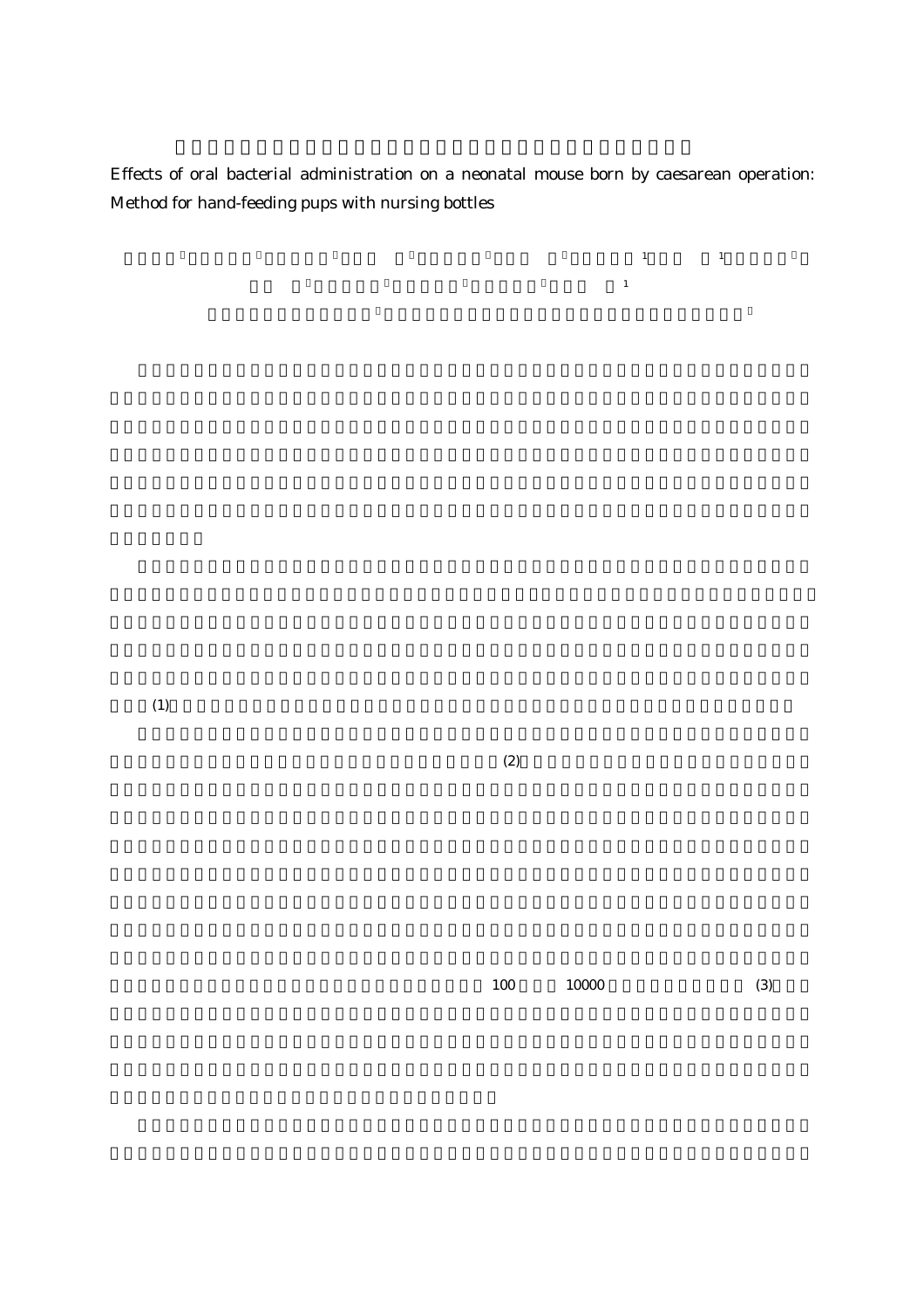$\text{FVB}/\text{N}$ 

 $16\%$ 



 $CD8$ 

C57Black/6

- (1) Kanno T et al.1997 Simplified preparation of refined milk formula comparable to rat's milk: Influence of the formula on development of the gut and brain in artificially reared rat pups. J Pediatr Gastroenterol Nutr 24:242-252
- (2) Yajima M et al.2001 Bacterial translocation in neonatal rats: the relationship between intestinal flora. J Pediatr Gastroenterol Nutr 33:592-601
- (3) Nakayama M et al. 2003 Intestinal adherent bacteria and bacterial translocation in breast-fed and formula-fed rats in relation to susceptibly to infection. Pediatr Res 54:364-371
- (4) Hoshiba J. 2004 Method for hand-feeding mouse pups with nursing bottles. Contemporary Topics 43 (5) 25-28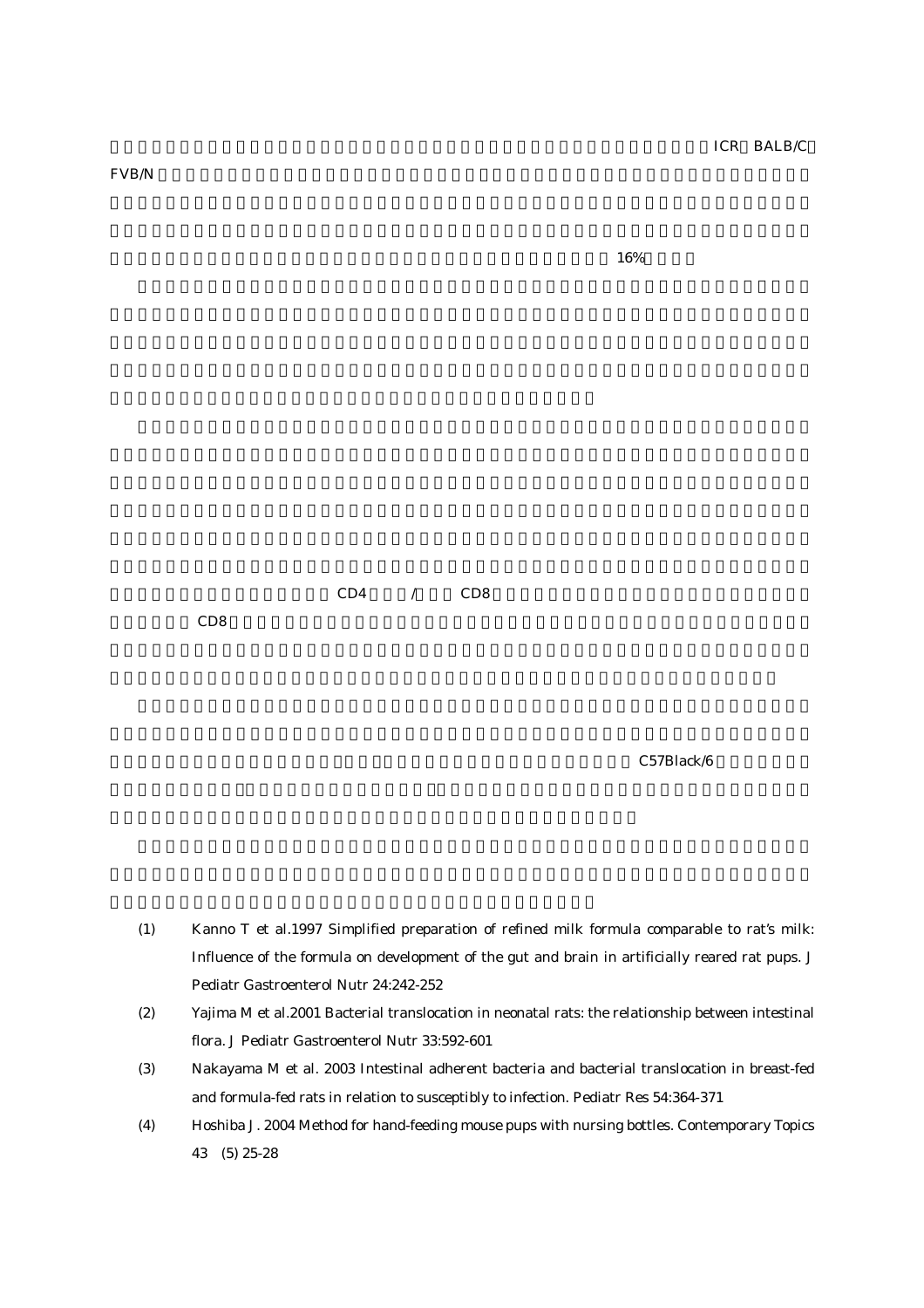## Effects of oral bacterial administration on a neonatal mouse born by caesarean operation: Method for hand-feeding pups with nursing bottles

Yajima M,1 Hoshiba J,2 Terahara M,1 Shibata T,1 Narushima S,1 Yamaguchi M,1 Nagafuchi S,1 Nakamichi N,1 Houjyou K,1 Tsuboi H,1 Ikegami S,1 Taketomo N,1 Yajima T,1 and Kuwata T1 1 Food Science Institute, Division of Research and Development, Meiji Dairies Corporation, Odawara, Kanagawa, JAPAN. 2 Department of Animal Resources, Advanced Science Research Center, Okayama University, Okayama, JAPAN

It is well known that the appearance of T-cell subsets in immune-associating tissues in adult germ-free animals is different from that in conventional animals, in which immune responses are inevitably induced by environmental antigens, including vast amounts of intestinal microorganisms, although the development of the immune system begins during the fetal stage. In addition, many findings support the possibility that the differences in the colonized bacteria and those in the intake nutrition differently influence immunological and physiological responses after pre-mature and full-term neonates reach adulthood. It has been demonstrated that maternal deprivation alters stress-induced responses in 12-week-old rats and malnutrition in the uterus triggers some life-style related diseases after maturation. These findings suggested that an experiment using neonates as models might be useful to explore the underlying mechanisms and to find ways to implement improvements.

 Breast milk has a direct effect on the nutritional and immunological development of neonates; on the other hand, maternal care may influence a physiological response through a psychological effect. A chemically refined-formula is necessary to examine the effects of milk on neonatal growth, especially in neonatal experiments that require a gene-knockout animal or a transgenic animal without maternal rearing. Kanno et al. reported a simplified procedure for preparing a chemically refined formula for rats that closely resembled the nutritional composition of rat's milk. They succeeded to get similar growth of artificially reared rat pups using a gastric cannula comparing mother-reared pups, and also they showed the physical and histological appearance of the pups (1). The rat formula was composed of casein, whey protein, five edible oils, vitamins, and minerals.

 Using Kanno's method, we examined changes in fecal bacterial flora, bacterial translocation (BT), and adherent bacterial flora of the intestinal tissue (AdC) using maternally reared rats and artificially reared rats after a gastric cannulation through the esophagus and abdomen from 5 days of age (AR) (2, 3). As a result, the *Enterobacteriaceae* and *Clostridium* were more common in the feces of artificially reared (AR) pups than in those of maternally reared (MR) pups at 14 days of age. In 10-day-old rats, there were no significant differences in the fecal and cecal flora between the AR and MR pups, whereas the AdC and the BT to the liver were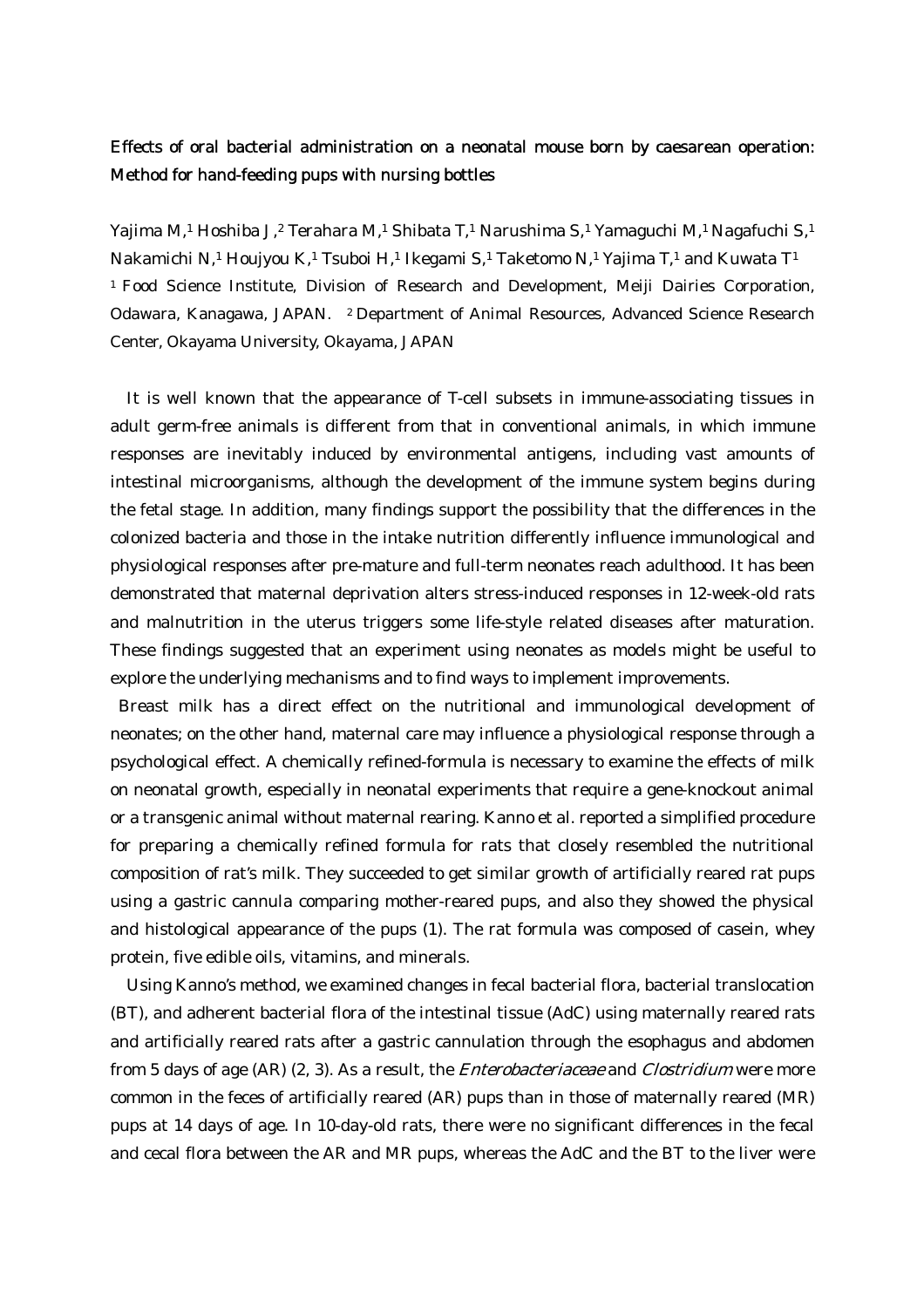observed more frequent in the AR than in the MR pups. In the MR pups, systemic BT to the liver was undetected, but BT to the liver was stimulated in the MR pups by a sham operation, indicating that the stimulation was due to the surgery for gastric cannulation. On the other hand, the occurrence of BT was ameliorated in the pups of the sham group, indicating that breast feeding ameliorates the systemic BT (3). In addition, Enterobacteriaceae, Streptococcus and/or Enterococcus, and Staphylococcus were dominantly detected as microorganisms in AdC flora and BT. The AdC flora did not directly reflect the bacterial colonization flora. On the other hand, the bacterial counts of Enterobacteriaceae began to decrease during the weaning period in MR pups, but, in contrast, those in AR pups continued to be 100 to 10000 higher than in MR pups at 28 and 42 days of age. Although the reasons for these outcomes were not investigated yet, it is possible to speculate that the differential colonization patterns of the intestinal flora and the BT in the neonatal period largely influence intestinal colonization after maturation. These results suggest that artificial rearing using a gastric cannula is inappropriate for experiments to examine immunological development in the neonatal period.

 Next, we tried artificial rearing of mice. Because, mice are more popular than rats in experiments using gene-transgenic and knockout animals. Furthermore, antibody reagents of mice are commercially available. Protein, fat, and minerals were analyzed in mice-milk. Three kinds of milk, independently suckled from ICR, BALB/C, and FVB/N mice, were used. The mean analytical values of milk from ICR, BALB/C, and FVB/N mice were  $10.23 \pm 0.49\%$ of total protein and  $21.34 \pm 1.31\%$  of total fat. The milk substitute for the mice was newly devised. The concentration of total protein and total fat were respectively determined to be 11.1% and 16% in the formula.

 The experiment of hand-feeding pups was conducted using nursing bottles newly devised by Hoshiba (4). This rearing system allows mouse pups to suckle and swallow formula using their tongue and lips with saliva secretion. In this way, the rearing system can start being used immediately after birth without injury to the pups.

 Using these methods, the impact of maternal nursing on the immune-related organs was examined. The BALB/C mouse pups were divided into three groups within 16 hrs of birth: mother-reared (MR), formula-fed from the first day (AR-0), and formula-fed from the third day (AR-2). The thymus was significantly smaller, and the spleen was larger in AR-0 and AR-2 pups than in MR pups. The total numbers of CD4+CD8+ double-positive, CD4 single+, and CD8 single+ cells of the spleen in a unit parcel of the tissue slide in MR pups were significantly higher than those in AR-0. Interestingly, the numbers of CD4 single+ and CD8 single+ cells in AR-2 pups were higher than those in AR-0 pups. These results indicate that the first two-day intake of colostrums may bring the T-cell population pattern of the spleen in artificially reared pups to a level consistent with that found in MR pups.